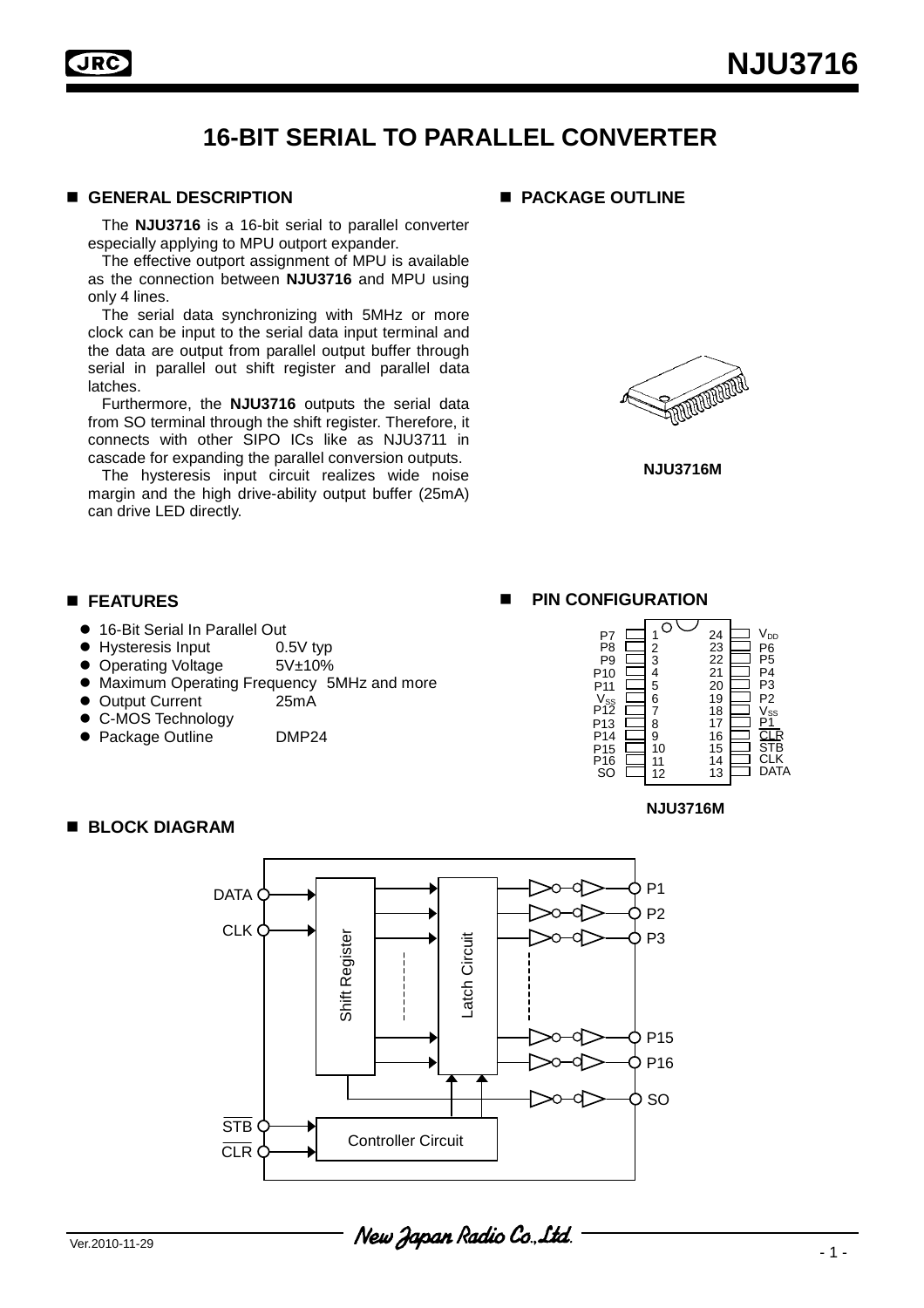### **TERMINAL DESCRIPTION**

| No.            | <b>SYMBOL</b>              | I/O     | <b>FUNCTION</b>                                  |  |  |  |  |
|----------------|----------------------------|---------|--------------------------------------------------|--|--|--|--|
| 1              | P7                         | $\circ$ |                                                  |  |  |  |  |
| $\overline{2}$ | P <sub>8</sub>             | O       |                                                  |  |  |  |  |
| 3              | P <sub>9</sub>             | O       | Parallel Conversion Data Output Terminals        |  |  |  |  |
| 4              | P <sub>10</sub>            | $\circ$ |                                                  |  |  |  |  |
| 5              | P <sub>11</sub>            | O       |                                                  |  |  |  |  |
| 6              | $V_{SS}$                   |         | <b>GND</b>                                       |  |  |  |  |
| 7              | P <sub>12</sub>            | O       |                                                  |  |  |  |  |
| 8              | P <sub>13</sub>            | $\circ$ |                                                  |  |  |  |  |
| 9              | P <sub>14</sub>            | $\circ$ | <b>Parallel Conversion Data Output Terminals</b> |  |  |  |  |
| 10             | P <sub>15</sub>            | $\circ$ |                                                  |  |  |  |  |
| 11             | P <sub>16</sub>            | $\circ$ |                                                  |  |  |  |  |
| 12             | SO                         | O       | Serial Data Output Terminal                      |  |  |  |  |
| 13             | <b>DATA</b>                |         | Serial Data Input Terminal                       |  |  |  |  |
| 14             | <b>CLK</b>                 |         | <b>Clock Signal Input Terminal</b>               |  |  |  |  |
| 15             | <b>STB</b>                 |         | Strobe Signal Input Terminal                     |  |  |  |  |
| 16             | <b>CLR</b>                 |         | Clear Signal Input Terminal                      |  |  |  |  |
| 17             | P <sub>1</sub>             | O       | Parallel Conversion Data Output Terminal         |  |  |  |  |
| 18             | $\mathsf{V}_{\mathsf{SS}}$ |         | <b>GND</b>                                       |  |  |  |  |
| 19             | P <sub>2</sub>             | O       |                                                  |  |  |  |  |
| 20             | P <sub>3</sub>             | $\circ$ |                                                  |  |  |  |  |
| 21             | P <sub>4</sub>             | $\circ$ | Parallel Conversion Data Output Terminals        |  |  |  |  |
| 22             | P <sub>5</sub>             | O       |                                                  |  |  |  |  |
| 23             | P <sub>6</sub>             | O       |                                                  |  |  |  |  |
| 24             | $V_{D\underline{D}}$       |         | Power Supply Terminal (4.5 to 5.5V)              |  |  |  |  |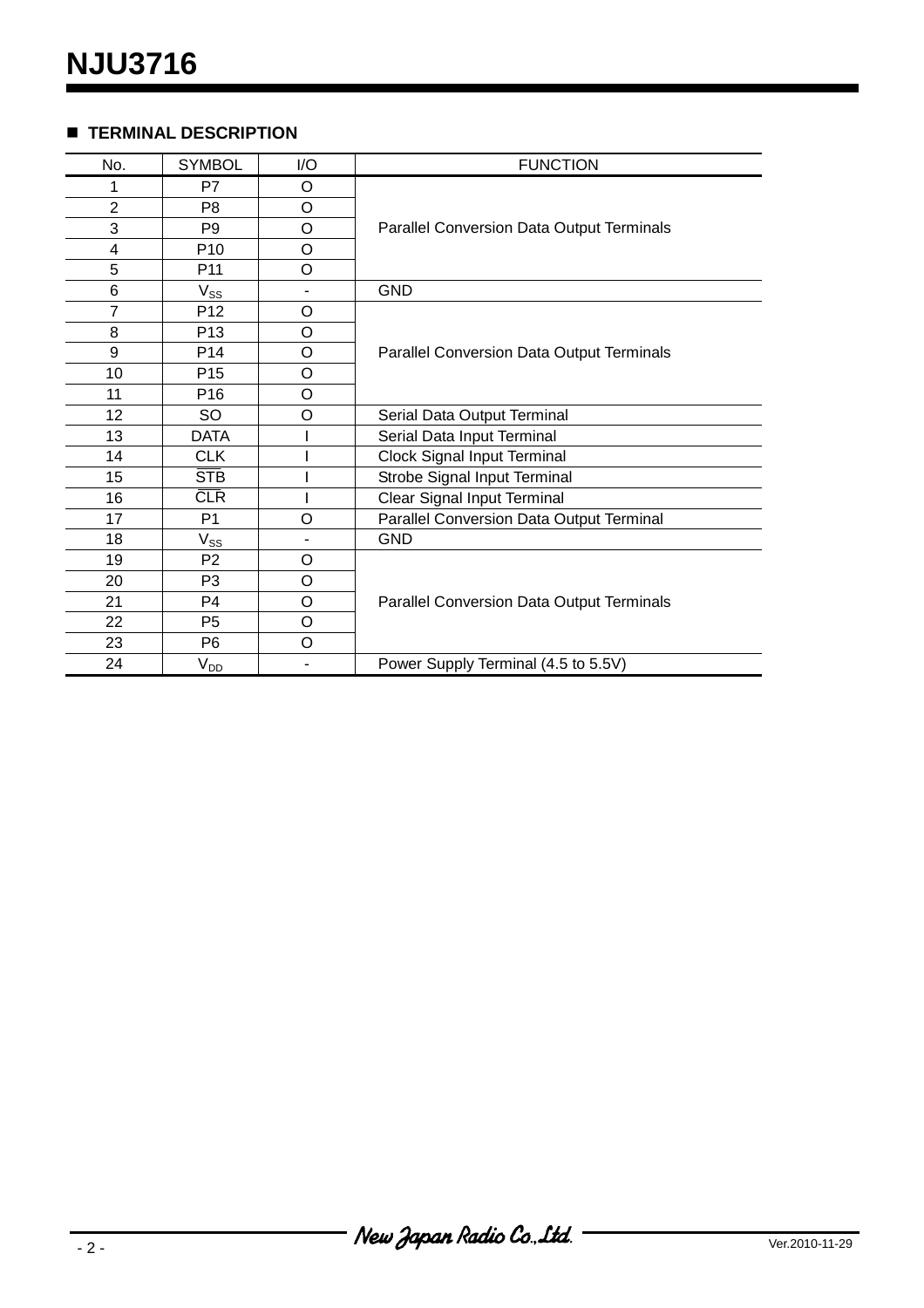### **FUNCTIONAL DESCRIPTION**

### **(1) Reset**

When the "L" level is input to the CLR terminal, all latches are reset and all of parallel conversion output are "L" level.

Normally, the CLR terminal should be "H" level.

### **(2) Data Transmission**

In the  $\overline{\text{STB}}$  terminal is "H" level and the clock signals are inputted to the CLK terminal, the serial data into the DATA terminal are shifted in the shift register synchronizing at a rising edge of the clock signal.

When the STB terminal is changed to "L" level, the data in the shift register are transferred to the latches.

Even if the STB terminal is "L" level, the input clock signal shifts the data in the shift register, therefore, the clock signal should be controlled for data order.

### **(3) Cascade Connection**

The serial data input from DATA terminal is output from the SO terminal through internal shift register unrelated with the CLR and STB status.

Furthermore, the 4 input circuits provide a hysteresis characteristics using the schmitt trigger structure to protect the noise.

| <b>CLK</b> | <b>STB</b> | <b>CLR</b> | <b>OPERATION</b>                                                                                                                                                                                                                                               |
|------------|------------|------------|----------------------------------------------------------------------------------------------------------------------------------------------------------------------------------------------------------------------------------------------------------------|
| X          | X          |            | All of latches are reset (the data in the shift register is no change).<br>All of parallel conversion outputs are "L".                                                                                                                                         |
|            | H          | н          | The serial data into the DATA terminal are inputted to the shift register.<br>In this stage, the data in the latch is not changed.                                                                                                                             |
| H          |            |            | The data in the shift register is transferred to the latch. And the data in the<br>latch is output from the parallel conversion output terminals.                                                                                                              |
|            |            | н          | When the clock signal is inputted into the CLK terminal in state of the<br>$\overline{\text{STB}}$ ="L" and $\overline{\text{CLR}}$ ="H", the data is shifted in the shift register and latched<br>data is also changed in accordance with the shift register. |

Note 1) X: Don't care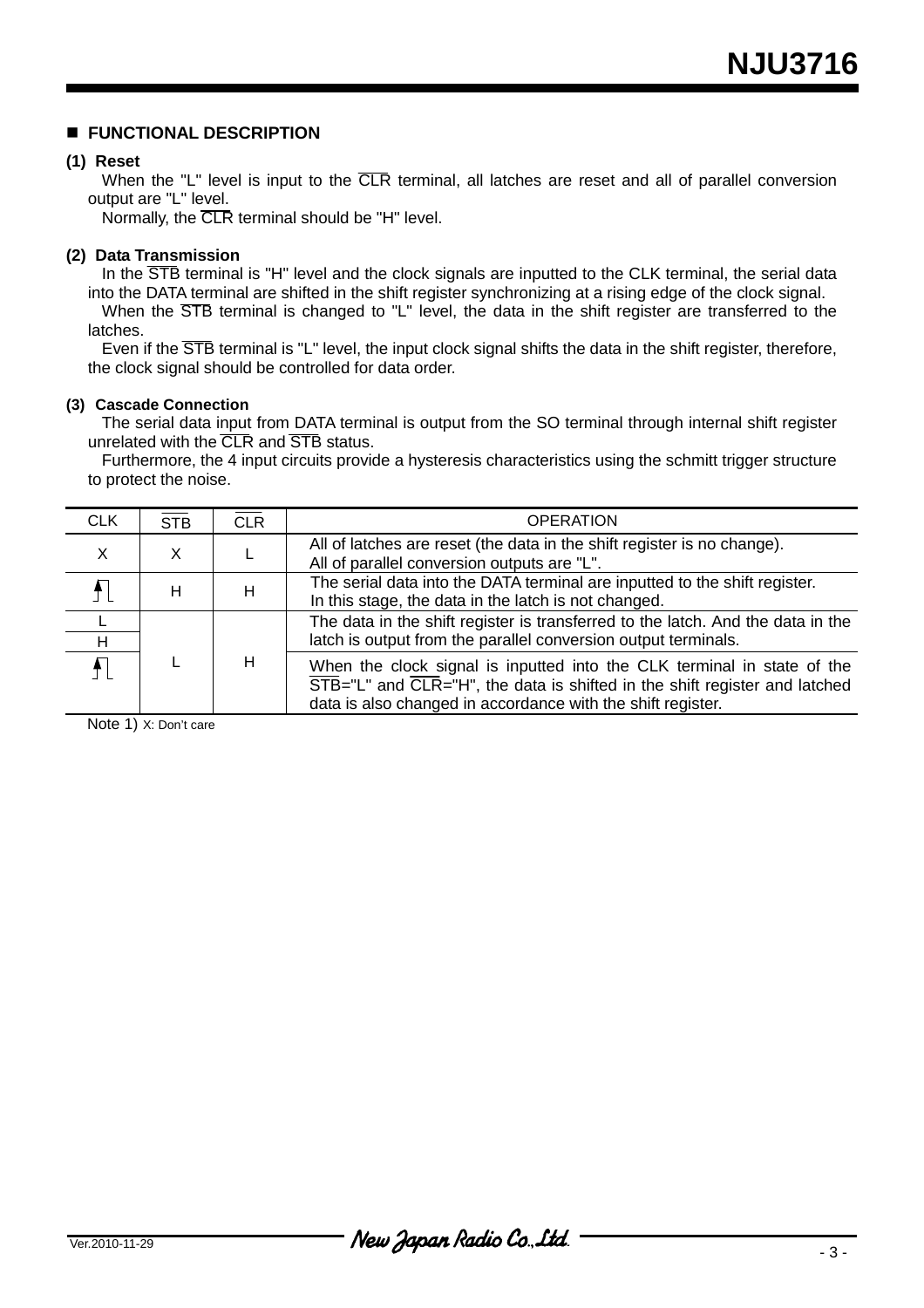# **NJU3716**

### **TIMING CHART**

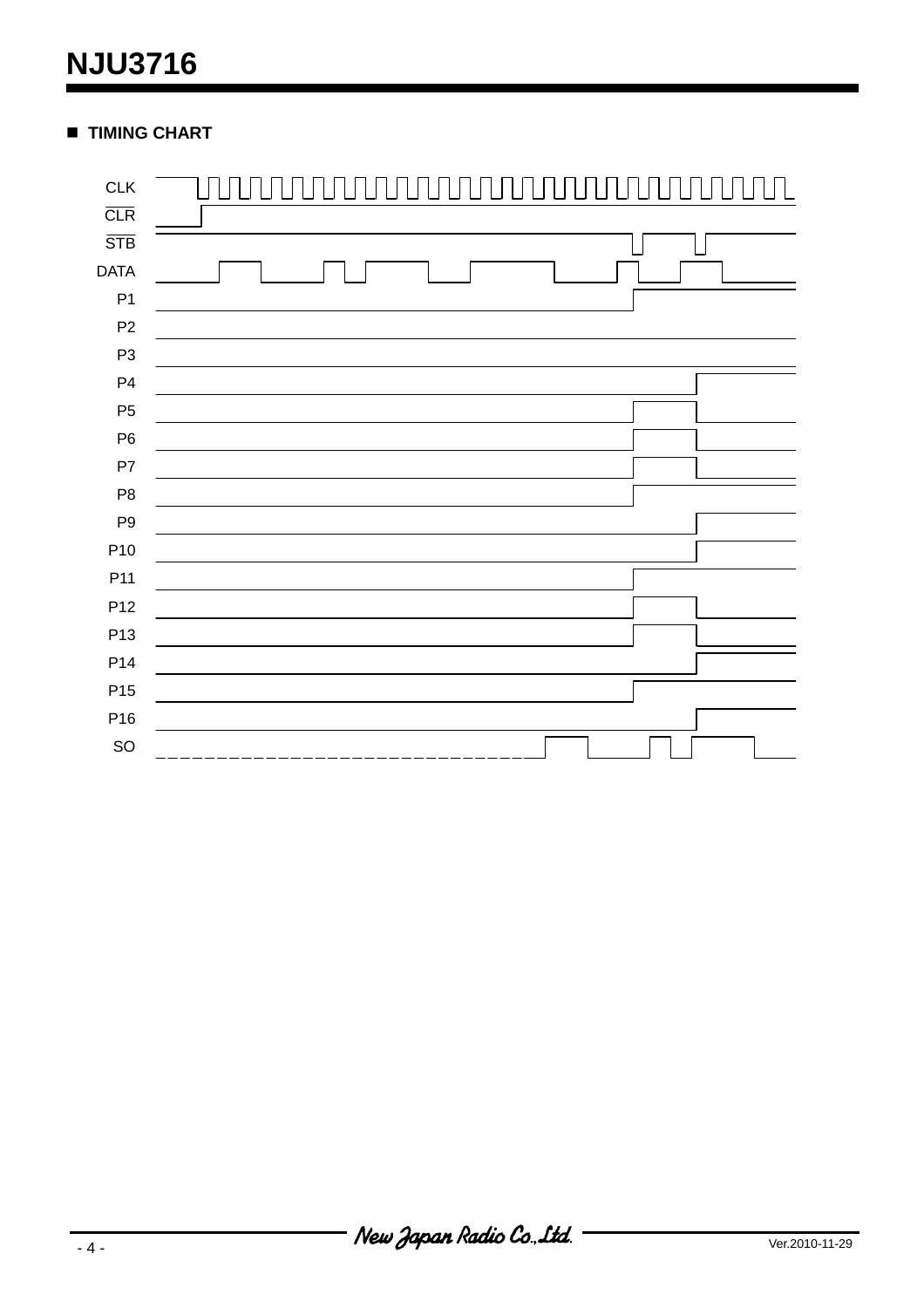### **ABSOLUTE MAXIMUM RATINGS**

|                                            |                  |                               |             | $(Ta=25^{\circ}C)$ |  |
|--------------------------------------------|------------------|-------------------------------|-------------|--------------------|--|
| <b>PARAMETER</b>                           | <b>SYMBOL</b>    | <b>RATINGS</b>                |             | UNIT               |  |
| Supply Voltage Range                       | $V_{DD}$         | $-0.5 - +7.0$                 |             | V                  |  |
| Input Voltage Range                        | V,               | $V_{SS}$ -0.5 ~ $V_{DD}$ +0.5 |             | V                  |  |
| Output Voltage Range                       | $V_{\rm O}$      | $V_{SS} - 0.5 - V_{DD} + 0.5$ |             | V                  |  |
| <b>Output Current</b>                      | $I_{\rm O}$      | ±25                           |             | mA                 |  |
| <b>Output Short Current</b>                | $I_{OS}$         | $V_0 = 7V$ , $V_1 = 0V$       | $10$ (max)  | mA                 |  |
| (SO Terminal)<br>(Note 5)                  |                  | $V_0 = 0V$ , $V_1 = 7V$       | $-10$ (max) |                    |  |
| <b>Output Short Current</b>                |                  | $V_0 = 7V$ , $V_1 = 0V$       | $20$ (max)  | mA                 |  |
| (P1~P16 Terminals)<br>(Note 5)             | $I_{\text{OSD}}$ | $V_0 = 0V$ , $V_1 = 7V$       | $-20$ (max) |                    |  |
| <b>Power Dissipation</b>                   | $P_D$            | 500 (DMP)                     |             | mW                 |  |
| <b>Operating Temperature Range</b><br>Topr |                  | $-25 - +85$                   |             | °C                 |  |
| Storage Temperature Range                  | Tstg             | $-65 - +150$                  |             | °C                 |  |

 $\overline{\text{Note 2}}$  All voltage are relative to  $V_\text{SS}=0$ V reference.

Note 3) Do not exceed the absolute maximum ratings, otherwise the stress may cause a permanent damage to the IC. It is also recommended that the IC be used in the range specified in the DC electrical characteristics, or the electrical stress may cause malfunctions and impact on the reliability.

Note 4) To stabilize the IC operation, place decoupling capacitor between  $V_{DD}$  and  $V_{SS}$ .

Note 5)  $V_{DD}$ =7V,  $V_{SS}$ =0V, less than 1 second per pin.

### **DC ELECTRICAL CHARACTERISTICS**

| $(V_{DD} = 4.5 \sim 5.5V, V_{SS} = 0V, Ta = 25°C, unless otherwise noted)$ |                       |                                       |                                |                    |     |                    |             |
|----------------------------------------------------------------------------|-----------------------|---------------------------------------|--------------------------------|--------------------|-----|--------------------|-------------|
| <b>PARAMETER</b>                                                           | <b>SYMBOL</b>         | <b>CONDITION</b>                      |                                | <b>MIN</b>         | TYP | <b>MAX</b>         | <b>UNIT</b> |
| <b>Operating Voltage</b>                                                   | $V_{DD}$              |                                       | 4.5                            |                    | 5.5 | $\vee$             |             |
| <b>Operating Current</b>                                                   | $I_{\text{DDS}}$      | $V_{IH} = V_{DD}$ , $V_{IL} = V_{SS}$ |                                |                    |     | 0.1                | mA          |
| High-level Output Voltage                                                  | $V_{OH}$              | $I_{OH} = -0.4$ mA                    | SO                             | 4.0                |     | $V_{DD}$           | V           |
| Low-level Output Voltage                                                   | $V_{OL}$              | $IOL=+3.2mA$                          | Terminal                       | $V_{SS}$           |     | 0.4                | V           |
| High-level Input Voltage                                                   | V <sub>IH</sub>       |                                       |                                | 0.7V <sub>DD</sub> |     | $V_{DD}$           | V           |
| Low-level Input Voltage                                                    | $V_{IL}$              |                                       |                                | $V_{SS}$           |     | 0.3V <sub>DD</sub> | V           |
| Input Leakage Current                                                      | Īц                    | $V_I = 0 - V_{DD}$                    |                                | $-10$              |     | 10                 | μA          |
|                                                                            |                       | $IOH=-25mA$                           | $P1 - P16$<br>Terminals        | $V_{DD}$ -1.5      |     | $V_{DD}$           | V           |
| High-level Output Voltage<br>(Note 6)                                      | V <sub>OHD</sub>      | $IOH=-15mA$                           |                                | $V_{DD}$ -1.0      |     | $V_{DD}$           |             |
|                                                                            |                       | $IOH=-10mA$                           |                                | $V_{DD}$ -0.5      |     | $V_{DD}$           |             |
|                                                                            | $V_{OLD}$<br>(Note 6) | $IOL=+25mA$                           | $P1 - P16$<br><b>Terminals</b> | $V_{SS}$           |     | 1.5                | V           |
| Low-level Output Voltage                                                   |                       | $IOL=+15mA$                           |                                | $V_{SS}$           |     | 0.8                |             |
|                                                                            |                       | $I_{OL}$ =+10mA                       |                                | $V_{SS}$           |     | 0.4                |             |

Note 6) Specified value represent output current per pin. When use, total current consideration and less than power dissipation in rating operation should be required.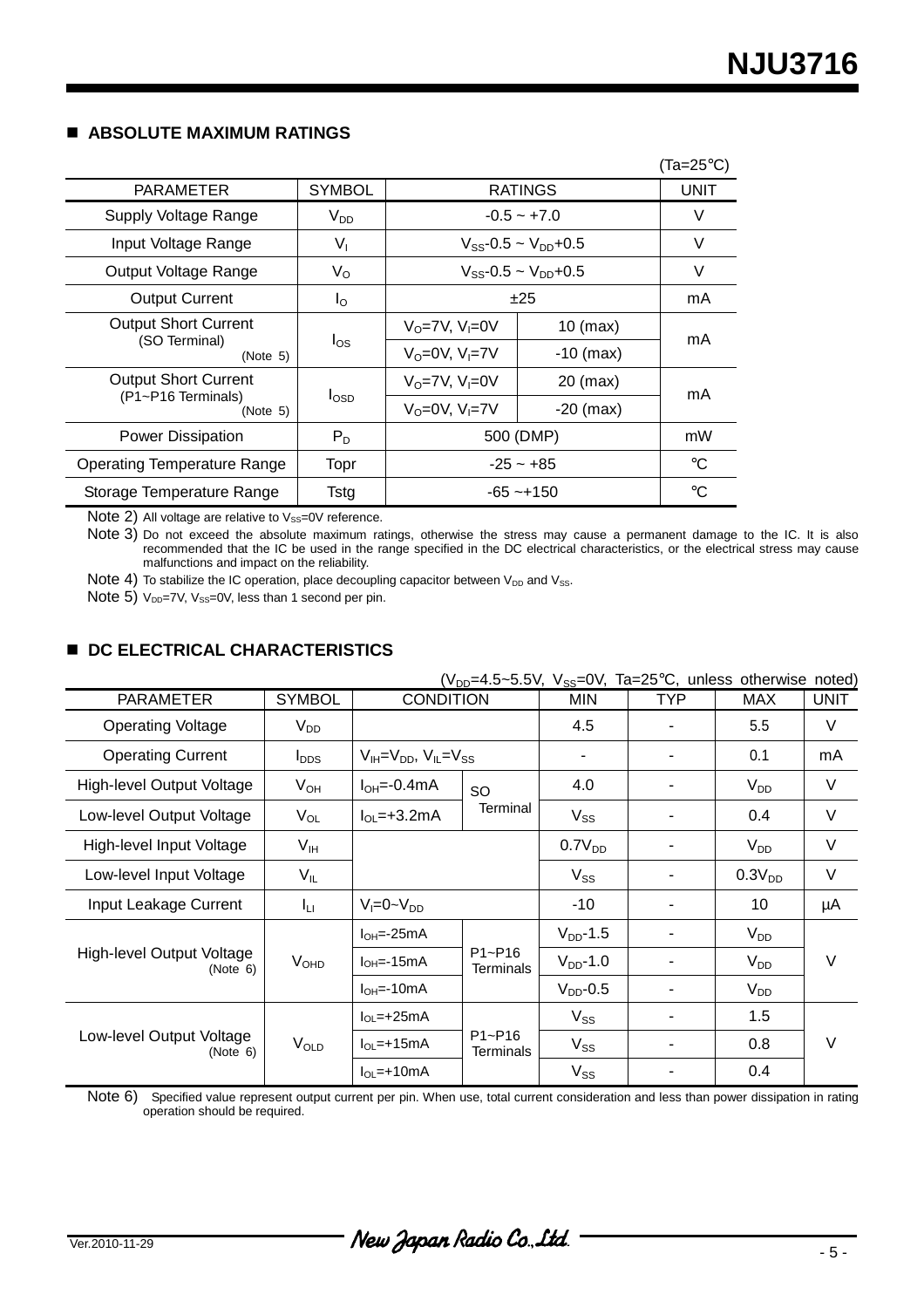### **SWITCHING CHARACTERISTICS**

|                                    |                   | $(V_{DD} = 4.5 \sim 5.5V, V_{SS} = 0V, Ta = 25°C, unless otherwise noted)$ |            |            |     |             |
|------------------------------------|-------------------|----------------------------------------------------------------------------|------------|------------|-----|-------------|
| <b>PARAMETER</b>                   | <b>SYMBOL</b>     | <b>CONDITION</b>                                                           | <b>MIN</b> | <b>TYP</b> | MAX | <b>UNIT</b> |
| Set-Up Time                        | t <sub>sp</sub>   | DATA-CLK                                                                   | 20         |            |     | ns          |
| <b>Hold Time</b>                   | $t_{HD}$          | <b>CLK-DATA</b>                                                            | 20         |            | ۰   | ns          |
| Set-Up Time                        | $t_{\text{SSTB}}$ | STB-CLK                                                                    | 30         |            |     | ns          |
| <b>Hold Time</b>                   | $t_{HSTB}$        | <b>CLK-STB</b>                                                             | 30         |            |     | ns          |
|                                    | $t_{\sf pdO}$     | CLK-SO                                                                     |            |            | 70  | ns          |
| <b>Output Delay Time</b>           | $t_{pd}$ PCK      | CLK-P1~P16                                                                 |            |            | 100 | ns          |
|                                    | $t_{pd}$ PSTB     | STB-P1~P16                                                                 |            |            | 80  | ns          |
|                                    | $t_{pd}$ PCLR     | CLR-P1~P16                                                                 |            |            | 80  | ns          |
| <b>Maximum Operating Frequency</b> | $f_{MAX}$         |                                                                            | 5          |            | ۰   | <b>MHz</b>  |

Note  $7)$  C<sub>OUT</sub>=50pF

New Japan Radio Co., Ltd.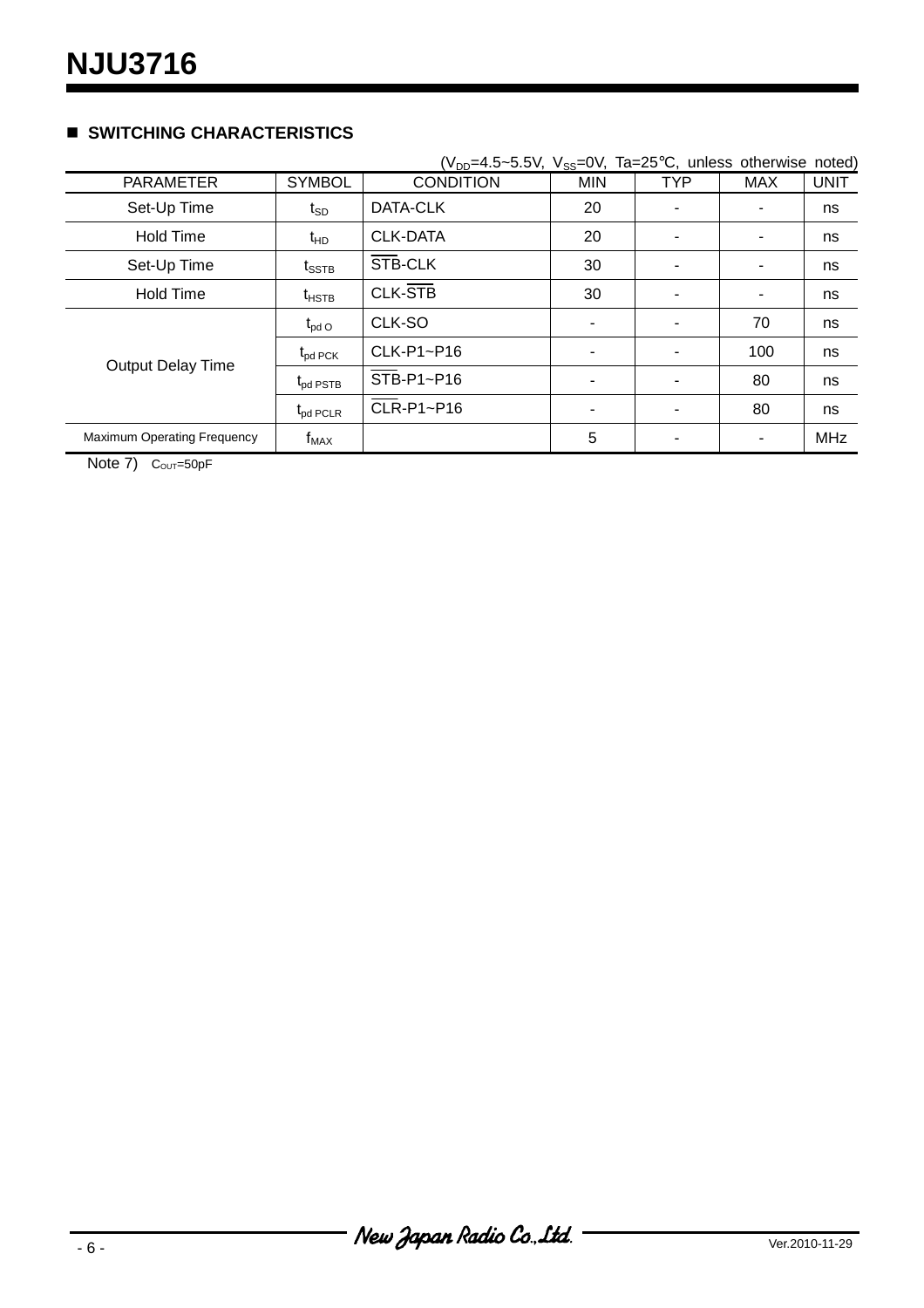### **SWITCHING CHARACTERISTICS TEST WAVEFORM**